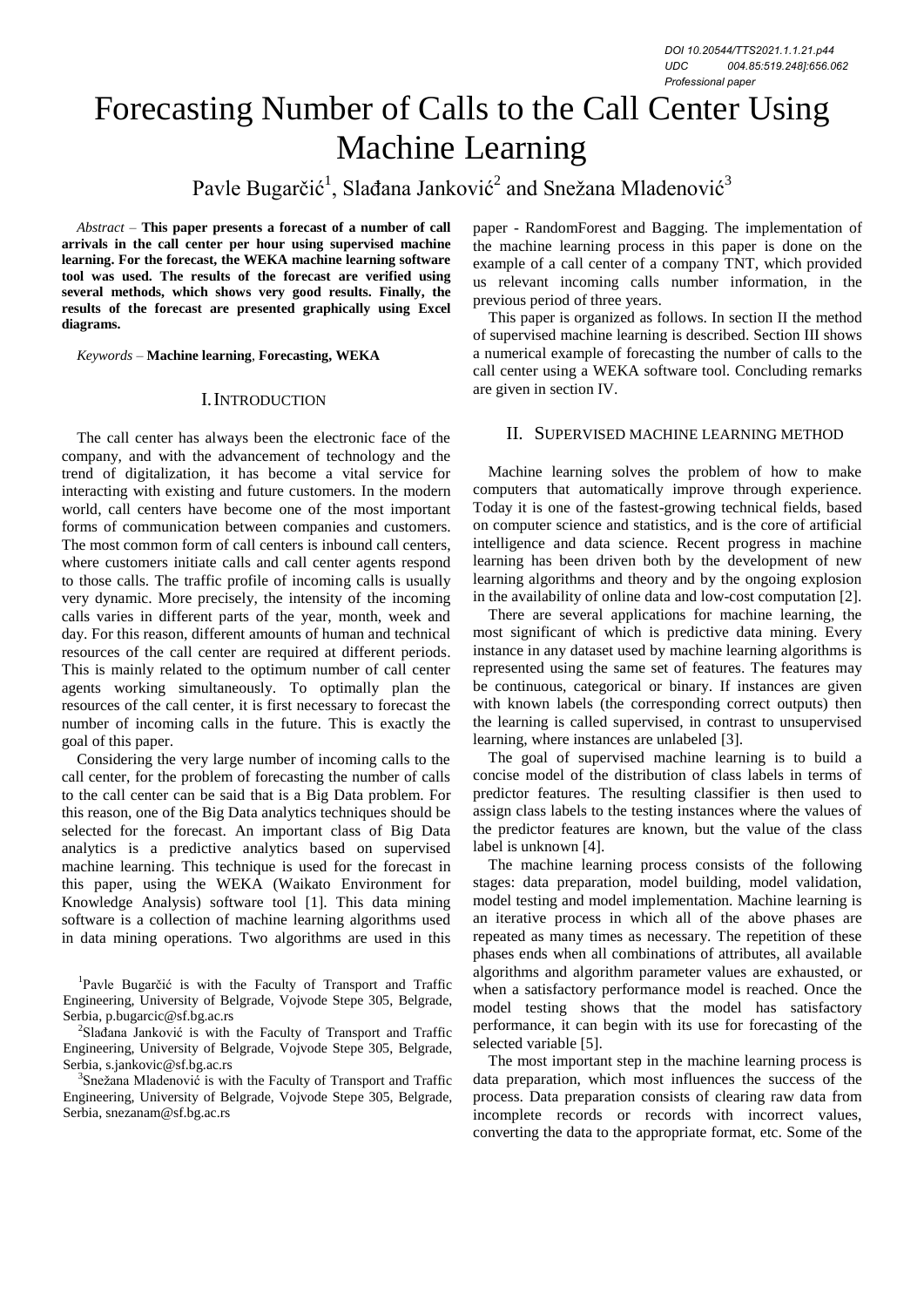input dataset file formats supported by WEKA are csv, arff, etc.

The building of each machine learning model consists of the following stages:

- defining the goal of the model, in line with the goals of predictive analytics;
- selection of the target variable, i.e. attribute from the dataset whose value we want to predict using machine learning model;
- selection of supervised machine learning algorithm, following the nature of the target variable and attributes;
- selection of relevant attributes of the dataset;
- preparation of datasets for learning (training) and testing models, according to the requirements of the chosen algorithm;
- model adjustment, i.e. values of hyperparameters specific to each type of machine learning algorithm;
- model training, that is, applying the selected machine learning algorithm to a training dataset to obtain model hyperparameters.

After that, it is possible to validate the model. WEKA provides several types of validation, such as the use of a training dataset, the use of a test dataset, cross-validation, and percentage splitting. The cross-validation type is used in this paper. Usually, the input dataset is divided into a training dataset and a test dataset. The cross-validation process only uses a training dataset. This process consists of the following stages:

- the available model training dataset is divided into *K* equal folds. It is usually divided into 10 folds (10-fold cross-validation);
- $\bullet$  the model is trained on  $K-1$  folds of data;
- the model is evaluated on one remaining subset of data;
- steps 2 and 3 are repeated *K* times. In each iteration, one fold of the data is taken for model validation purposes, while the rest  $(K-1)$  folds) is used for training. A different fold is always selected to be used to validate the model.
- model performance is calculated as the arithmetic mean of the performance obtained in the *K* iterations.

Several different measures can be used to evaluate the forecast, such as mean squared error, root mean squared error, mean absolute error, relative squared error, root relative squared error, relative absolute error and correlation coefficient [6].

The mean squared error is the most commonly used measure and is calculated as follows:

Mean squared error = 
$$
\frac{(p_1 - a_1)^2 + \dots + (p_n - a_n)^2}{n}
$$
 (1)

The values  $p_1, p_2, ..., p_n$  are the projected values of the target variable, and the values  $a_1, a_2, ..., a_n$  are the actual values of the target variable. The parameter *n* indicates the total number of elements of the input dataset.

The root mean squared error is calculated as follows:

Root mean squared error = 
$$
\sqrt{\frac{(p_1-a_1)^2+\cdots+(p_n-a_n)^2}{n}}
$$
 (2)

Mean absolute error represents the average value of individual errors, without considering their sign. It is calculated as follows:

Mean absolute error = 
$$
\frac{|p_1 - a_1| + \dots + |p_n - a_n|}{n}
$$
 (3)

The relative squared error represents the normalized total squared error and is calculated as follows:

**Relative squared error** = 
$$
\frac{(p_1-a_1)^2 + \dots + (p_n-a_n)^2}{(a_1-\overline{a})^2 + \dots + (a_n-\overline{a})^2}
$$
 (4)

The mean values of the variables  $p$  and  $a$  are denoted by  $\bar{p}$  and  $\overline{a}$ .

The root relative squared error is calculated as follows:

Root relative squared error = 
$$
\sqrt{\frac{(p_1-a_1)^2 + \dots + (p_n-a_n)^2}{(a_1-\overline{a})^2 + \dots + (a_n-\overline{a})^2}}
$$
(5)

The relative absolute error represents the normalized total absolute error and is calculated as follows:

**Relative absolute error** = 
$$
\frac{|p_1 - a_1| + \cdots + |p_n - a_n|}{|a_1 - \overline{a}| + \cdots + |a_n - \overline{a}|}
$$
 (6)

The last measure of accuracy is the correlation coefficient, which takes values from -1 to 1. The highest correlation is shown by models where the absolute value of the correlation coefficient tends to be 1. On the other hand, when the value of this coefficient is closer to 0, the correlation is smaller and the model is worse. This coefficient is calculated as follows:

Correlation coefficient = 
$$
\frac{S_{PA}}{\sqrt{S_P S_A}}
$$
 (7)

where:

$$
S_{PA} = \frac{\sum_{i=1}^{n} (p_i - \bar{p})(a_i - \bar{a})}{n-1}, \ S_P = \frac{\sum_{i=1}^{n} (p_i - \bar{p})^2}{n-1}, \ S_A = \frac{\sum_{i=1}^{n} (a_i - \bar{a})^2}{n-1} \quad (8)
$$

The previous steps in the cross-validation process are done on the training dataset. The test dataset didn't play a role in the building of the model, nor in the validation of the model, so it is possible to evaluate the performance of the model obtained through the training using this dataset.

The next step is to compare the performance of the model in the case of using the training dataset and in case of using the test dataset. The model should not give significantly better results when using the training dataset than when using the test dataset. If the model performs very well on the training dataset but significantly worse on the test dataset, then there is a problem of over-matching.

Finally, to forecast the target variable for the future period, it is necessary to prepare an appropriate input dataset and apply the selected model to it.

# III. A NUMERICAL EXAMPLE OF FORECASTING NUMBER OF CALLS TO THE CALL CENTER

This chapter presents a numerical example of forecasting the number of calls to a company call center using supervised machine learning. As mentioned above, in this paper the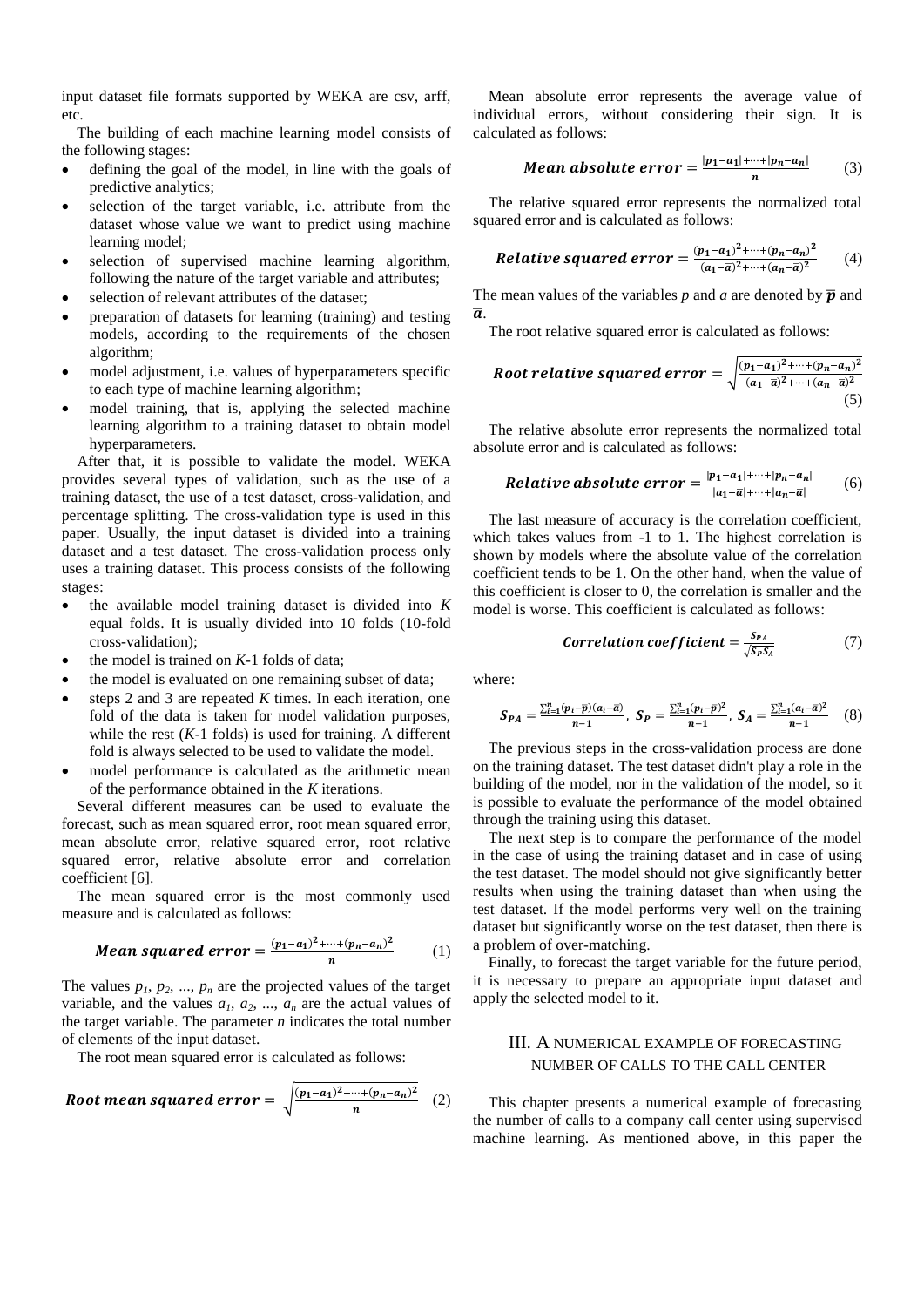WEKA software tool was used to this forecast. WEKA contains a large number of algorithms that can be used for this forecast. Some of the basic classes of algorithms implemented in WEKA are bayes, functions, lazy, meta, rules and trees.

The inbound dataset, based on which the forecast was made, is a collection of incoming call center calls over the last three years. The input dataset is divided into a training dataset and a test dataset. The training dataset consists of data for the first two years (October 2016 - September 2018), and the test dataset consists of data for the third year (October 2018 - September 2019). The number of calls per hour was monitored and therefore the incoming calls were grouped per hour. Each call is described by the following group of attributes: year, month, day of the month, day of the week, and the hour at which the call was made. So the target variable, in this case, is the number of calls per hour, and the attributes mentioned are influential factors.

As explained in the previous chapter, it is first necessary to form a model based on training dataset. The previous section describes ways to verify forecasting models. In this paper, the correlation coefficient, mean absolute error, root mean squared error, relative absolute error and root relative squared error are used for verification. The verification was first performed on the training dataset. A number of algorithms have been tested on the training dataset, including IBk, AdditiveRegression, Bagging, M5P, RandomCommittee, RandomSubSpace, DecisionTable, M5Rules, RandomForest, RandomTree and many others. Models based on the Bagging and RandomForest algorithms showed the best performances, so these algorithms are selected to form a model. The results of performance measurement in case of the application of the RandomForest and Bagging algorithms are shown in Table I.

TABLE I PERFORMANCES OF THE TWO BEST MODELS FOR FORECASTING THE NUMBER OF CALLS TO THE CALL CENTER MEASURED ON THE TRAINING DATASET

| Algorithm        | Correlation<br>coefficient | Mean<br>absolute<br>error | Root<br>mean<br>squared<br>error | Relative<br>absolute<br>error $(\% )$ | Root<br>relative<br>squared<br>error<br>(%) |
|------------------|----------------------------|---------------------------|----------------------------------|---------------------------------------|---------------------------------------------|
| Random<br>Forest | 0.9588                     | 1.5897                    | 3.7153                           | 15.4259                               | 28.4004                                     |
| Bagging          | 0.9573                     | 1.5878                    | 3.7827                           | 15.4071                               | 28.916                                      |

The parameter that has decisively influenced the choice of the mentioned algorithms is the correlation coefficient, so a comparison will be made based on it. It can be observed that the correlation coefficient for both algorithms is very close to 1, which indicates a very high correlation and therefore very high forecast accuracy when both algorithms are used. Slightly better performance is indicated by the RandomForest algorithm.

The verification was then performed on the test dataset as well. The verification results for the RandomForest and Bagging algorithms are shown in Table II. As expected, both algorithms show slightly worse results compared to results from Table I. However, the difference is not very large, so it cannot be said that there was a over-matching problem. In this case, the correlation coefficients are also close to 1, so it can be said that the forecast is very reliable. In this case, the RandomForest algorithm also shows slightly better performance.

## TABLE II PERFORMANCES OF THE TWO BEST MODELS FOR FORECASTING THE NUMBER OF CALLS TO THE CALL CENTER MEASURED ON THE TEST DATASET

| Algorithm        | Correlation<br>coefficient | Mean<br>absolute<br>error | Root<br>mean<br>squared<br>error | Relative<br>absolute<br>error $(\% )$ | Root<br>relative<br>squared<br>error<br>(%) |
|------------------|----------------------------|---------------------------|----------------------------------|---------------------------------------|---------------------------------------------|
| Random<br>Forest | 0.9222                     | 2.0517                    | 5.0113                           | 20.3268                               | 39.0217                                     |
| Bagging          | 0.9198                     | 1.9663                    | 5.0907                           | 19.4807                               | 39.6404                                     |

It is then possible to test the model on the test dataset. Fig. 1 shows the actual values of the number of calls per hour for the third year, as well as the forecast values of the number of calls per hour obtained using models based on the RandomForest and Bagging algorithms. As can be observed, certain seasonal variations of actual data are noticeable, and forecasting models closely follow these variations.



**Fig. 1. The actual and forecasted number of calls per hour for each hour of the day and every day of the year**



**Fig. 2. The actual and forecasted number of calls per hour for each hour of the day and every day of the month**